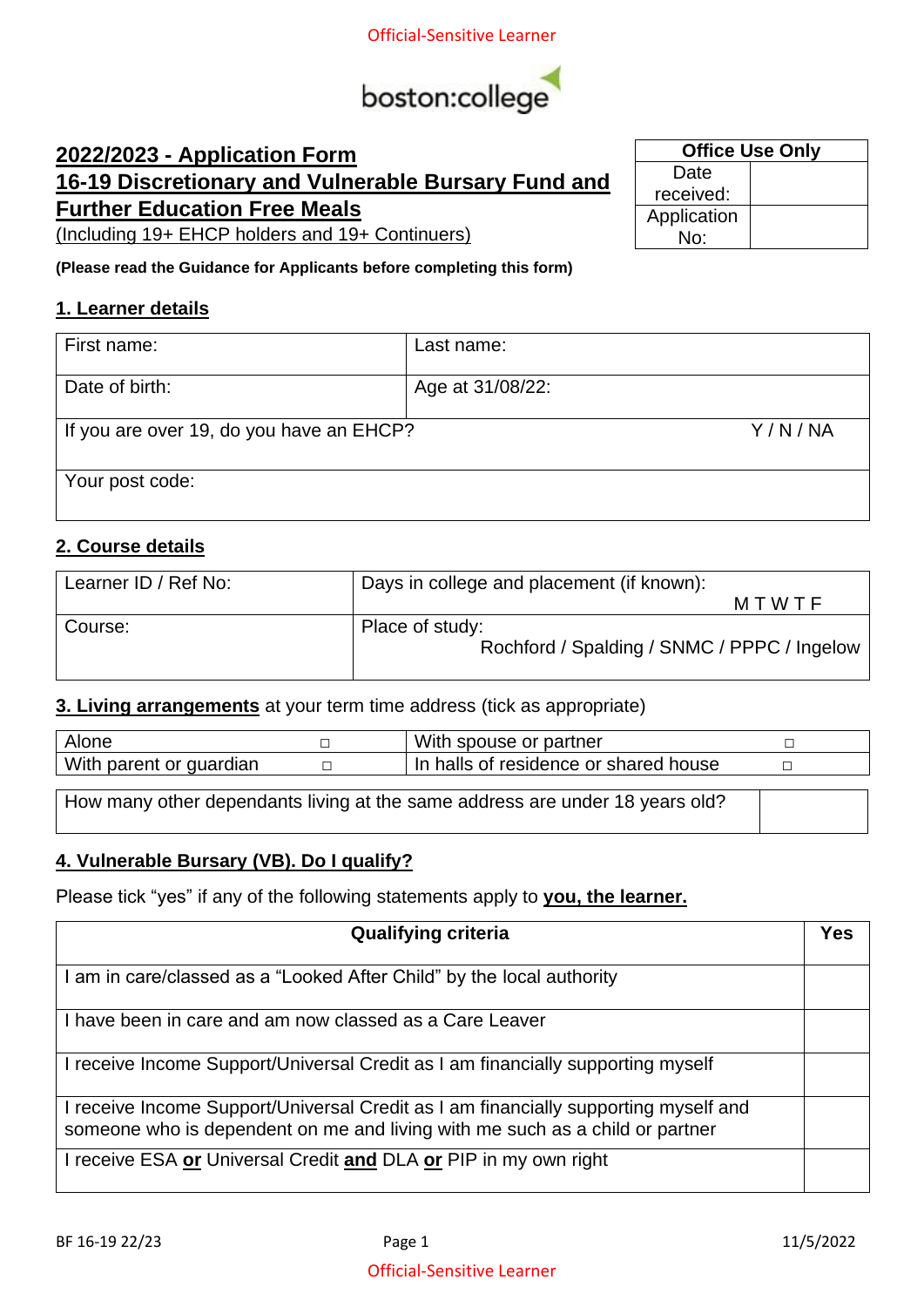## **5. Requested support**

| What costs do you need help with?                |  |  |  |
|--------------------------------------------------|--|--|--|
| Further Education Free Meals / food              |  |  |  |
| Books, equipment, uniform                        |  |  |  |
| <b>Trips</b>                                     |  |  |  |
| <b>UCAS</b> fee                                  |  |  |  |
| Maths pack                                       |  |  |  |
| Stationery                                       |  |  |  |
| Travel - Lincolnshire County Council travel pass |  |  |  |
| Travel – other (please give details below)       |  |  |  |
| Why do you need this support?                    |  |  |  |
|                                                  |  |  |  |
|                                                  |  |  |  |
|                                                  |  |  |  |
|                                                  |  |  |  |
|                                                  |  |  |  |

#### **6. Income**

**a.** If you or your parent/guardian receive any of the following, tick appropriate box. If not, go to 6b.

| Working Tax Credit Run On<br>(not Working Tax Credit) | Income Support                            |
|-------------------------------------------------------|-------------------------------------------|
| Income Based Jobseekers Allowance                     | Income Related ESA                        |
| Support under part VI of Immigration                  | <b>Guarantee Element of State Pension</b> |
| and Asylum Act 1999                                   | Credit                                    |
| Child Tax Credit (provided not entitled               | Universal Credit with net earnings not    |
| to WTC) with annual gross income of                   | exceeding the equivalent of £7,400 pa     |
| £16,190 pa as assessed by HMRC                        | (after tax and excluding any benefits)    |

**b.** If you or your parent/guardian do not receive any of the above, please complete this section.

| Parent / guardian gross earnings (before deductions) per year |  |    |  |  |  |
|---------------------------------------------------------------|--|----|--|--|--|
| Parent / Guardian 1<br>pа                                     |  |    |  |  |  |
| Parent / Guardian 2                                           |  | pa |  |  |  |

#### **7. Data Protection statement**

The College is a Data Controller in terms of the Data Protection Act 1998 and the General Data Protection Regulation (GDPR) 2016. The Learner Services Department follows College Policy in matters of Data Protection. The data requested in this form is covered by the notification provided by the College under the Data Protection Act and GDPR. Personal data will be used solely within the Learner Services Department for the purpose of determining whether you should receive assistance from the Bursary Fund. Your application form and any accompanying documents may be scanned and kept electronically for 7 years and then securely deleted. Paper copies of all documents may be destroyed through a confidential waste disposal system once scanned. Some of the information gathered in this form is required by the Education and Skills Funding Agency (ESFA). Information supplied will be anonymised and aggregated before it is sent to the ESFA. In addition, external auditors are obliged to certify that Bursary Funds have been allocated in accordance with ESFA Guidelines. As part of this process, auditors will wish to view a small sample of application forms. The data will not be passed to any other third party without your consent, except where the College is legally required to do so.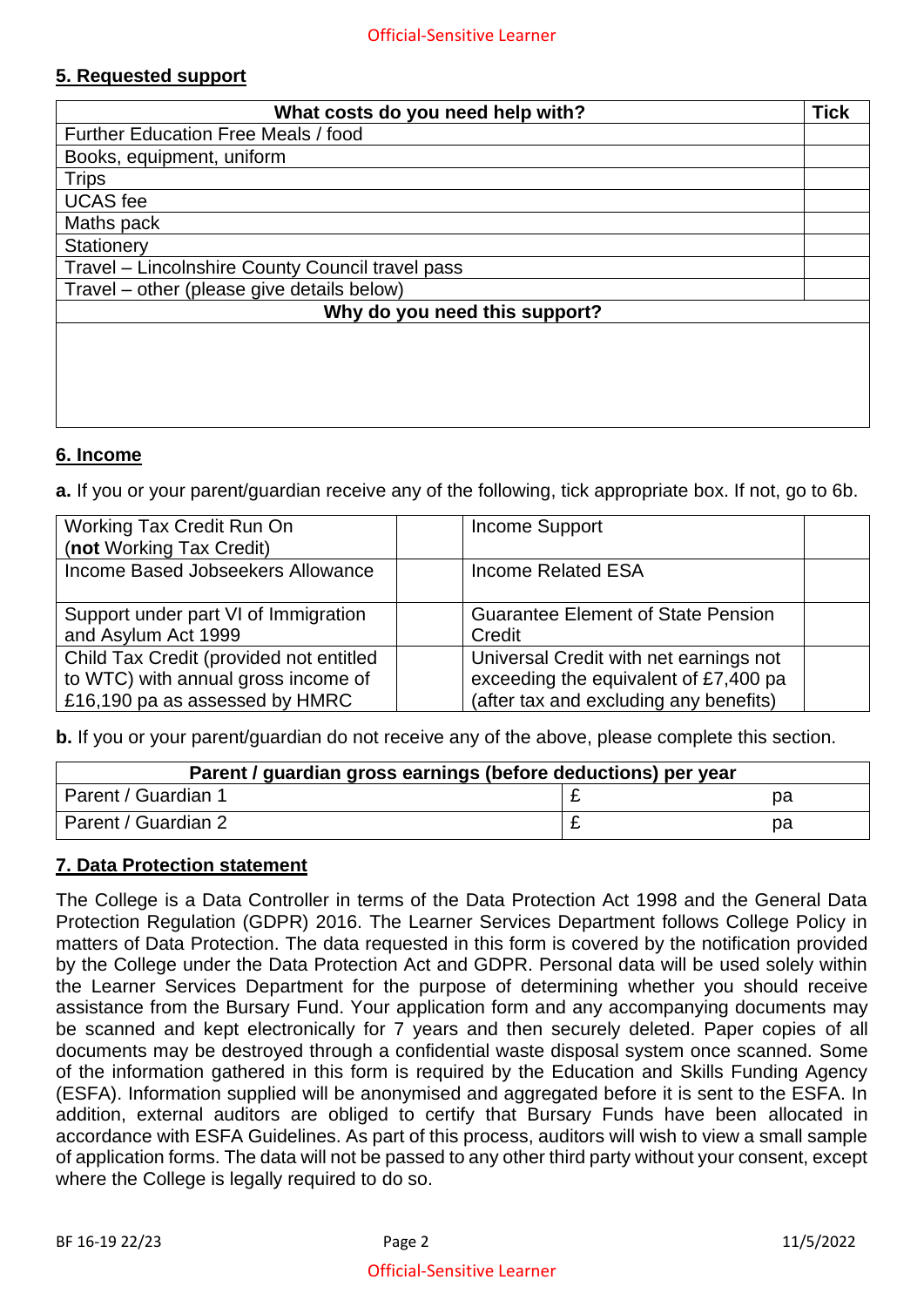## **8. Applicant declaration**

I understand that:

• All application forms and associated documents may be scanned and stored electronically, and if that happens, all paper copies will be disposed of through confidential waste once my application has been processed. I have included evidence or supporting documents that:

| Evidence type                              | Tick one box only |
|--------------------------------------------|-------------------|
| can be disposed of as explained above or   |                   |
| must be returned to me and not disposed of |                   |

- There are "Guidance for Applicants" notes for the 16-19 Bursary Fund which I have read.
- My award will be notified to me by email and where permission given below, a copy will be sent to my parent email if held. Once enrolled any further info will be sent to my college email.
- 16-19 Bursary awards are made on a non-repayable basis; however, I may not receive my full award if I do not meet the required attendance and progress criteria. If I leave my course early the College may ask me to return any funds, equipment or travel pass that has been given to me from the 16-19 Bursary Fund.
- Any award or payment is dependent upon me having an attendance level of 90% or over and demonstrating appropriate behaviour. If I fail to maintain these requirements my Bursary award or payments may be affected.
- If false or incomplete information is submitted, or if I do not tell the college about any part of our income that may be relevant, the matter may be referred to the Department for Education or the police. I understand that I could face prosecution and that the college will seek to recover any payment I am not eligible for.
- I give permission for Learner Services to discuss my award with the following if required:

| Lincolnshire County Council for travel / travel pass payment | Yes / No |
|--------------------------------------------------------------|----------|
| Boston College staff                                         | Yes / No |
| My parent/carer                                              | Yes / No |

I confirm that I have read the applicant declaration, that all the details I have provided on this form are correct, and I will notify Learner Services of any changes to my circumstances.

Signed (learner) \_\_\_\_\_\_\_\_\_\_\_\_\_\_\_\_\_\_\_\_\_\_\_\_\_\_ Date \_\_\_\_\_\_\_\_\_\_\_\_\_\_\_

Signed (parent/carer) \_\_\_\_\_\_\_\_\_\_\_\_\_\_\_\_\_\_\_\_\_\_\_\_\_\_ Date \_\_\_\_\_\_\_\_\_\_\_\_\_\_\_